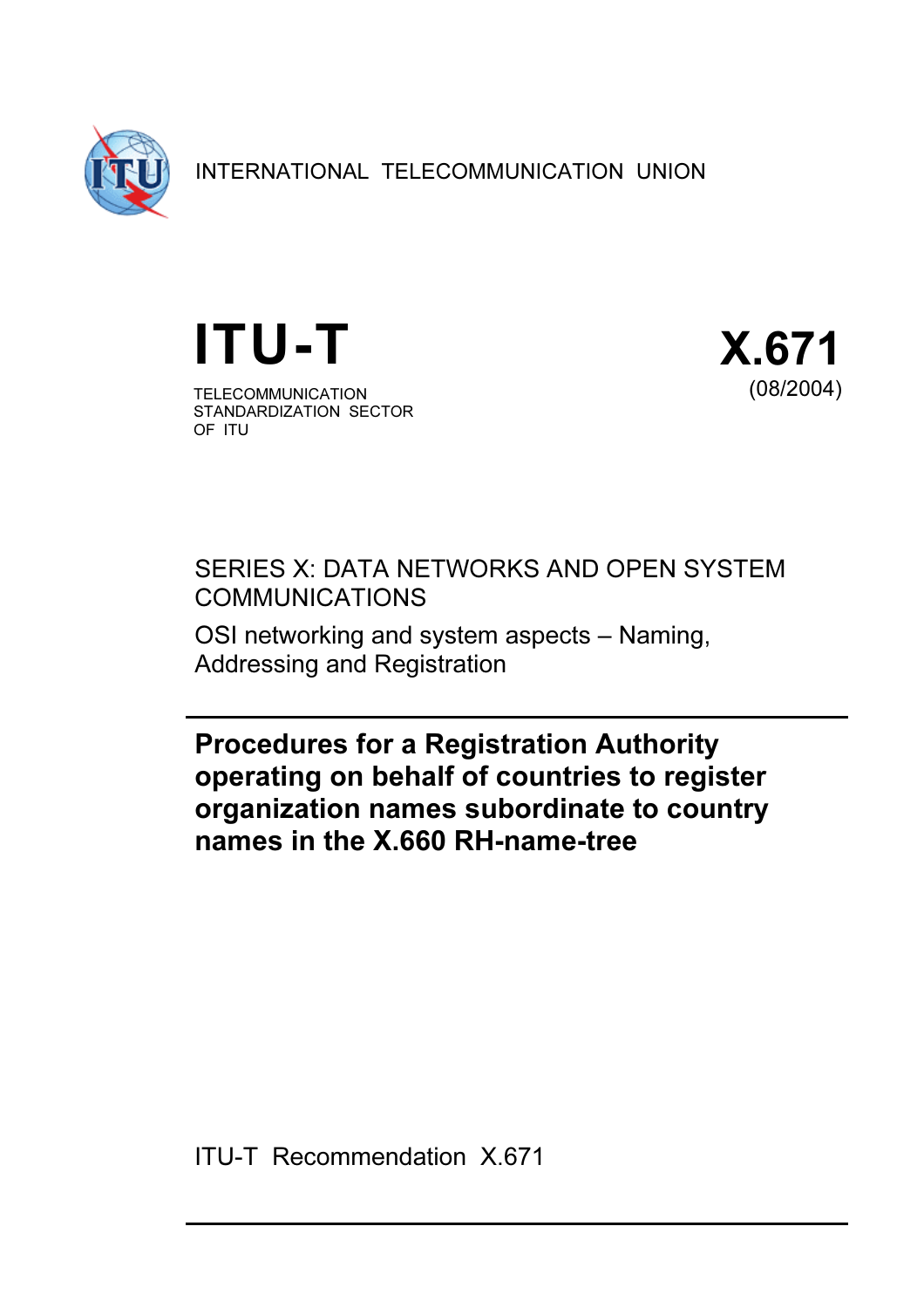### ITU-T X-SERIES RECOMMENDATIONS DATA NETWORKS AND OPEN SYSTEM COMMUNICATIONS

| PUBLIC DATA NETWORKS                          |                 |
|-----------------------------------------------|-----------------|
| Services and facilities                       | $X.1 - X.19$    |
| Interfaces                                    | $X.20 - X.49$   |
| Transmission, signalling and switching        | $X.50 - X.89$   |
| Network aspects                               | $X.90 - X.149$  |
| Maintenance                                   | X.150-X.179     |
| Administrative arrangements                   | X.180-X.199     |
| OPEN SYSTEMS INTERCONNECTION                  |                 |
| Model and notation                            | $X.200 - X.209$ |
| Service definitions                           | X.210-X.219     |
| Connection-mode protocol specifications       | X.220-X.229     |
| Connectionless-mode protocol specifications   | X.230-X.239     |
| PICS proformas                                | X.240-X.259     |
| Protocol Identification                       | X.260-X.269     |
| <b>Security Protocols</b>                     | X.270-X.279     |
| Layer Managed Objects                         | X.280-X.289     |
| Conformance testing                           | X.290-X.299     |
| <b>INTERWORKING BETWEEN NETWORKS</b>          |                 |
| General                                       | X.300-X.349     |
| Satellite data transmission systems           | X.350-X.369     |
| IP-based networks                             | X.370-X.399     |
| MESSAGE HANDLING SYSTEMS                      | X.400-X.499     |
| <b>DIRECTORY</b>                              | X.500-X.599     |
| OSI NETWORKING AND SYSTEM ASPECTS             |                 |
| Networking                                    | $X.600 - X.629$ |
| Efficiency                                    | X.630-X.639     |
| Quality of service                            | $X.640 - X.649$ |
| Naming, Addressing and Registration           | X.650-X.679     |
| <b>Abstract Syntax Notation One (ASN.1)</b>   | X.680-X.699     |
| <b>OSI MANAGEMENT</b>                         |                 |
| Systems Management framework and architecture | X.700-X.709     |
| Management Communication Service and Protocol | X.710-X.719     |
| Structure of Management Information           | X.720-X.729     |
| Management functions and ODMA functions       | X.730-X.799     |
| <b>SECURITY</b>                               | X.800-X.849     |
| OSI APPLICATIONS                              |                 |
| Commitment, Concurrency and Recovery          | X.850-X.859     |
| Transaction processing                        | X.860-X.879     |
| Remote operations                             | X.880-X.899     |
| OPEN DISTRIBUTED PROCESSING                   | X.900-X.999     |
| TELECOMMUNICATION SECURITY                    | $X.1000 -$      |
|                                               |                 |

For further details, please refer to the list of ITU-T Recommendations.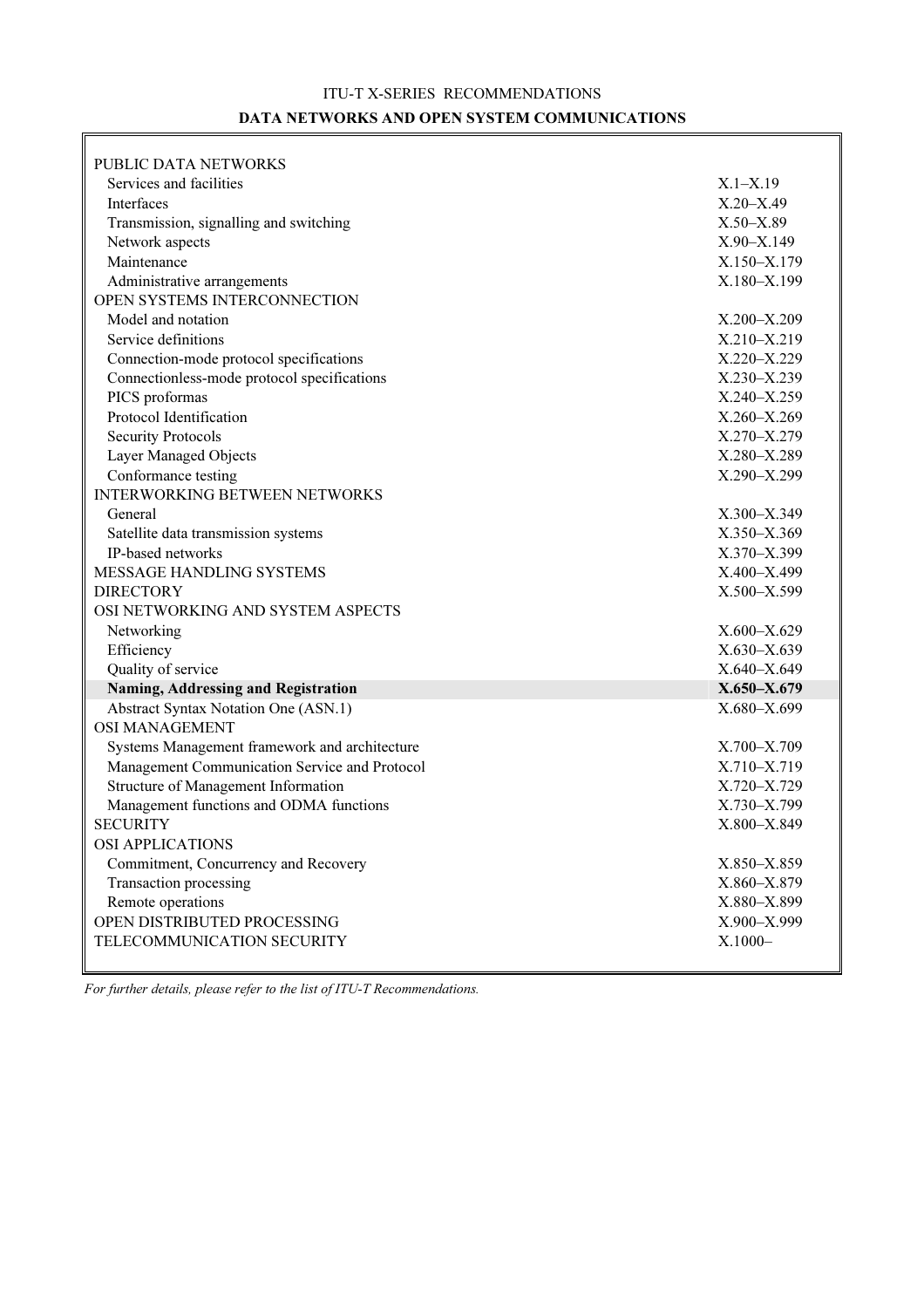# ITU-T Recommendation X.671

# Procedures for a Registration Authority operating on behalf of countries to register organization names subordinate to country names in the X.660 RH-name-tree

#### Summary

This Recommendation specifies registration procedures for a Registration Authority that operates on behalf of countries to register organization names subordinate to country names.

### Source

ITU-T Recommendation X.671 was approved on 22 August 2004 by ITU-T Study Group 17 (2001-2004) under the ITU-T Recommendation A.8 procedure.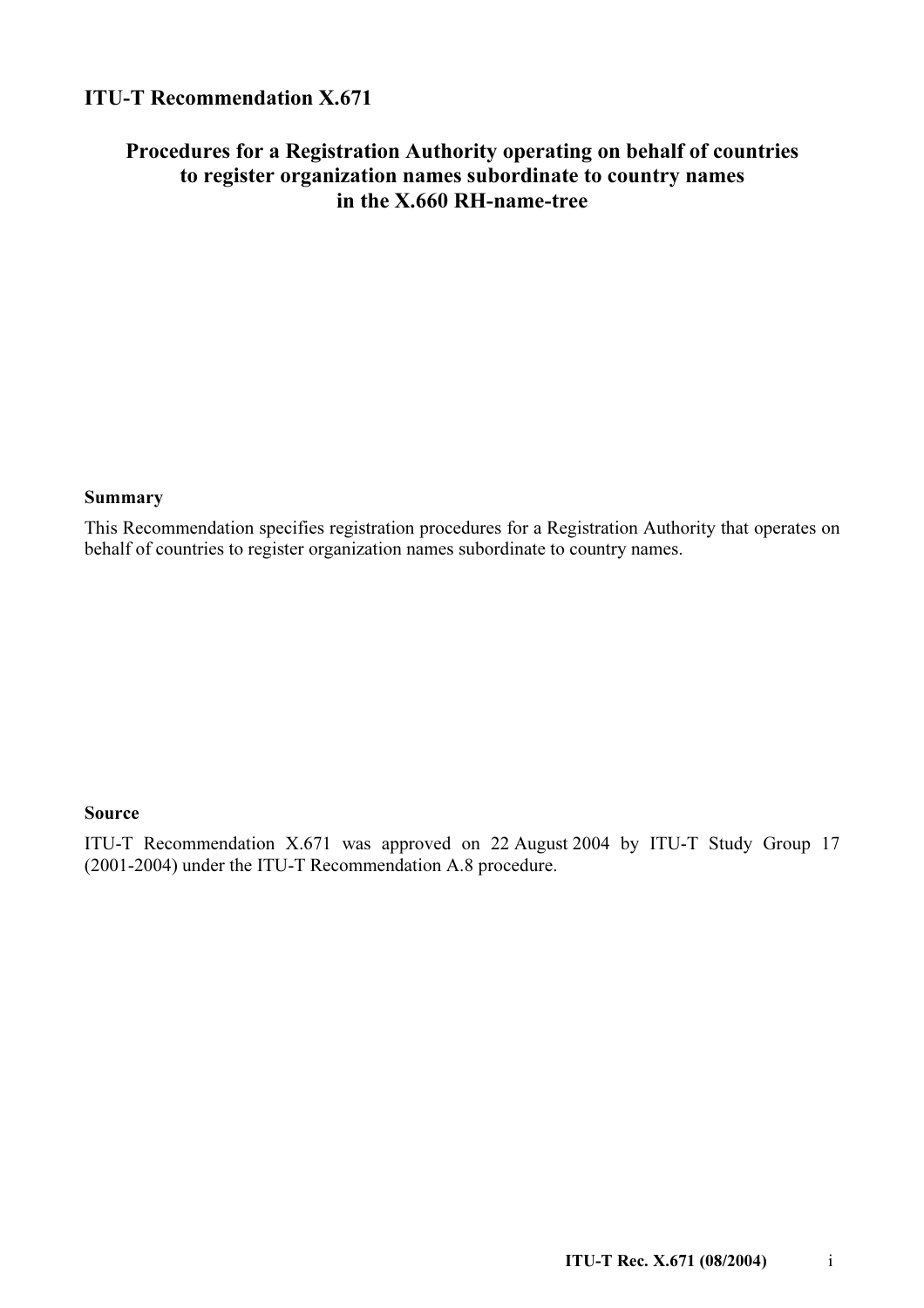#### FOREWORD

The International Telecommunication Union (ITU) is the United Nations specialized agency in the field of telecommunications. The ITU Telecommunication Standardization Sector (ITU-T) is a permanent organ of ITU. ITU-T is responsible for studying technical, operating and tariff questions and issuing Recommendations on them with a view to standardizing telecommunications on a worldwide basis.

The World Telecommunication Standardization Assembly (WTSA), which meets every four years, establishes the topics for study by the ITU-T study groups which, in turn, produce Recommendations on these topics.

The approval of ITU-T Recommendations is covered by the procedure laid down in WTSA Resolution 1.

In some areas of information technology which fall within ITU-T's purview, the necessary standards are prepared on a collaborative basis with ISO and IEC.

#### **NOTE**

In this Recommendation, the expression "Administration" is used for conciseness to indicate both a telecommunication administration and a recognized operating agency.

Compliance with this Recommendation is voluntary. However, the Recommendation may contain certain mandatory provisions (to ensure e.g. interoperability or applicability) and compliance with the Recommendation is achieved when all of these mandatory provisions are met. The words "shall" or some other obligatory language such as "must" and the negative equivalents are used to express requirements. The use of such words does not suggest that compliance with the Recommendation is required of any party.

#### INTELLECTUAL PROPERTY RIGHTS

ITU draws attention to the possibility that the practice or implementation of this Recommendation may involve the use of a claimed Intellectual Property Right. ITU takes no position concerning the evidence, validity or applicability of claimed Intellectual Property Rights, whether asserted by ITU members or others outside of the Recommendation development process.

As of the date of approval of this Recommendation, ITU had not received notice of intellectual property, protected by patents, which may be required to implement this Recommendation. However, implementors are cautioned that this may not represent the latest information and are therefore strongly urged to consult the TSB patent database.

#### ITU 2004

All rights reserved. No part of this publication may be reproduced, by any means whatsoever, without the prior written permission of ITU.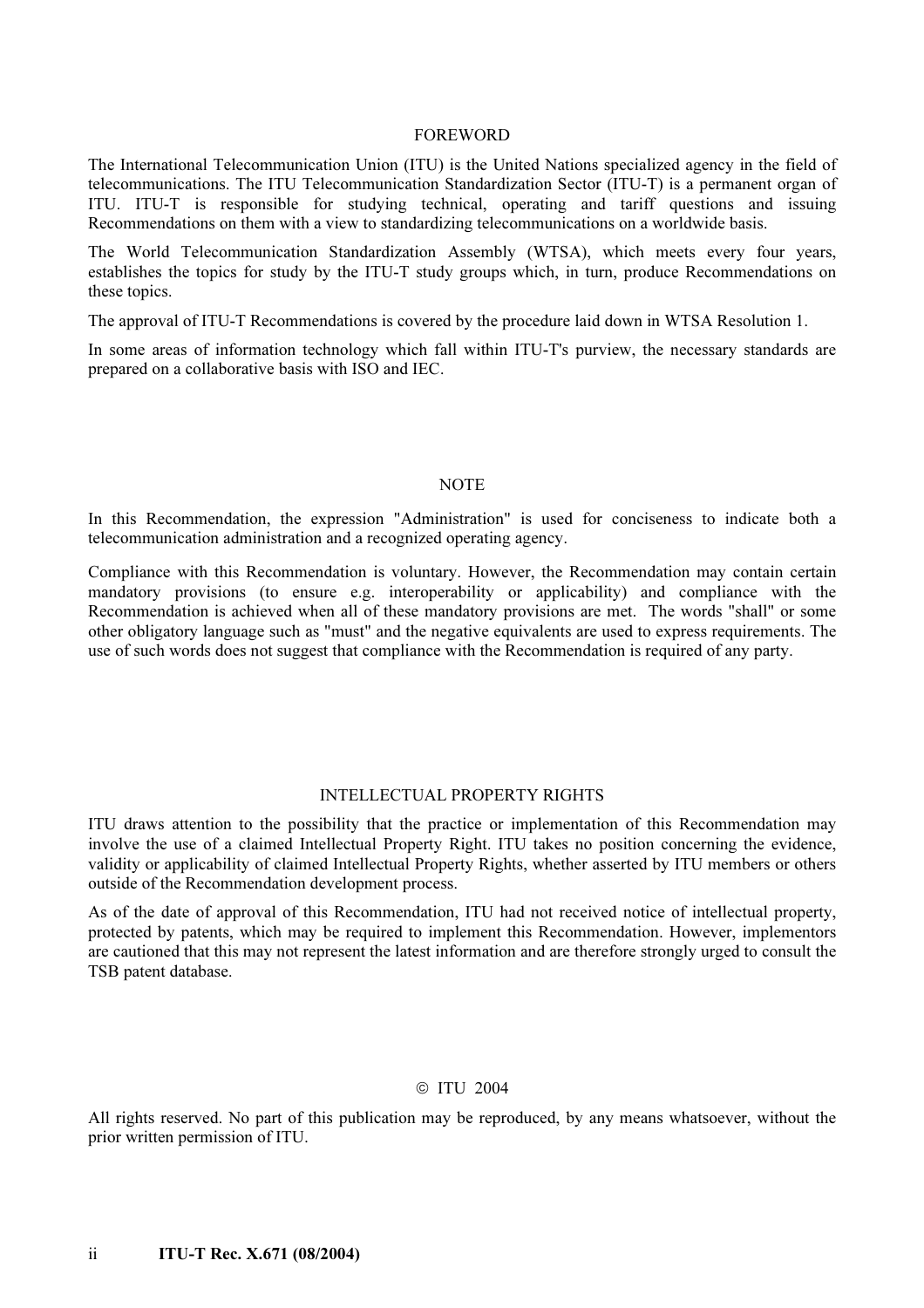### **CONTENTS**

| $\mathbf{1}$   |     |                                                                          |                |
|----------------|-----|--------------------------------------------------------------------------|----------------|
| $\overline{2}$ |     |                                                                          |                |
|                | 2.1 |                                                                          | 1              |
|                | 2.2 | Paired Recommendations   International Standards equivalent in technical | 1              |
| 3              |     |                                                                          | $\overline{2}$ |
|                | 3.1 |                                                                          | $\overline{2}$ |
|                | 3.2 |                                                                          | $\overline{2}$ |
|                | 3.3 |                                                                          | $\overline{2}$ |
|                | 3.4 |                                                                          | $\overline{2}$ |
|                | 3.5 |                                                                          | $\overline{2}$ |
| $\overline{4}$ |     |                                                                          | $\overline{2}$ |
| 5              |     |                                                                          | $\overline{2}$ |
| 6              |     |                                                                          |                |
| 7              |     |                                                                          |                |

Page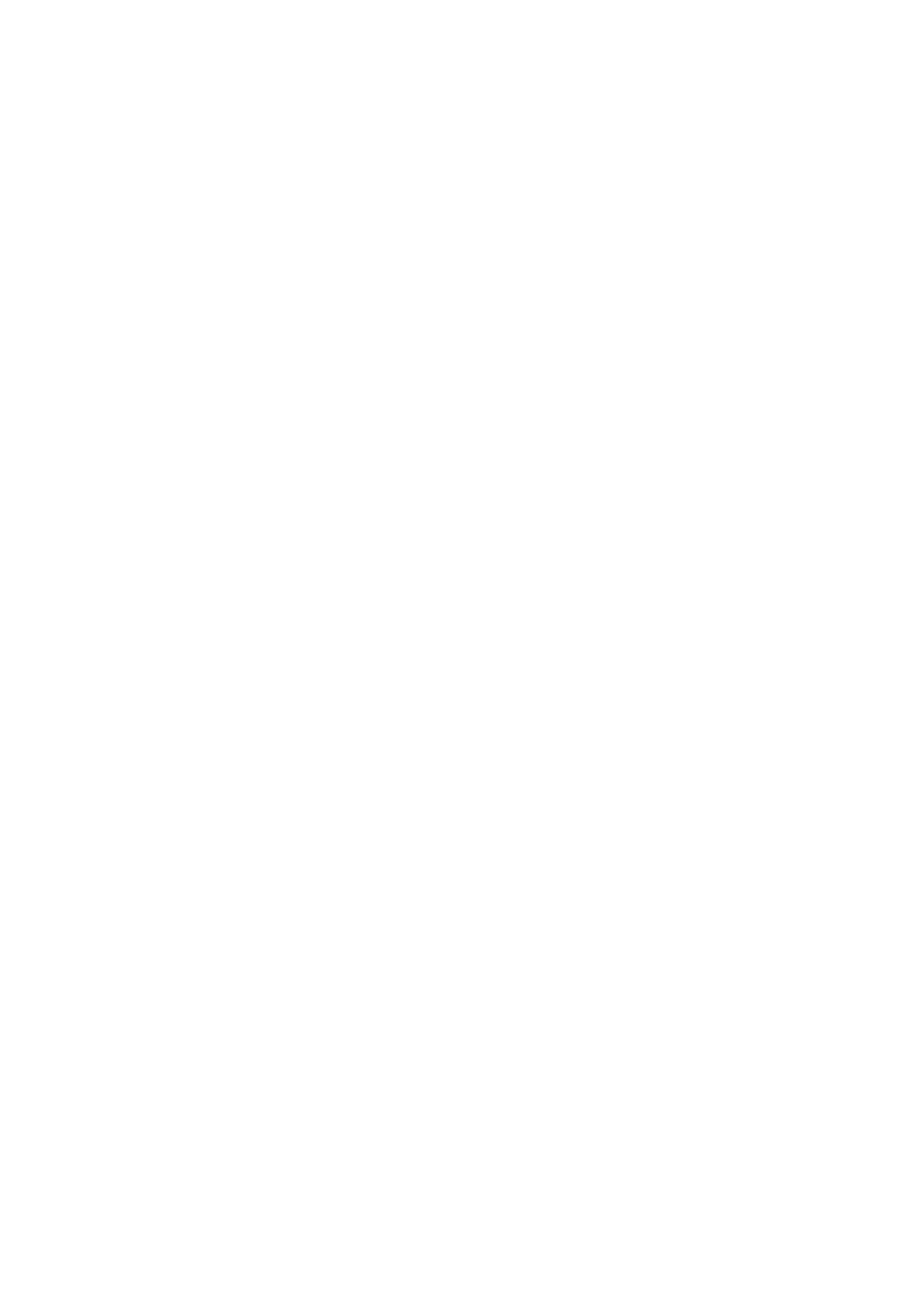# ITU-T Recommendation X.671

# Procedures for a Registration Authority operating on behalf of countries to register organization names subordinate to country names in the X.660 RH-name-tree

### 1 Scope

This Recommendation specifies requirements for the operation of the Registration Authority that registers organization names on behalf of countries.

The registration requirements specified in this Recommendation correspond to any arcs in the registration-hierarchical-name-tree below which national registration authorities may exist.

These registration procedures may be useful for countries that do not have a Registration Authority in place and are willing to let another Registration Authority discharge this role on their behalf.

### 2 Normative references

The following ITU-T Recommendations and other references contain provisions which, through reference in this text, constitute provisions of this Recommendation. At the time of publication, the editions indicated were valid. All Recommendations and other references are subject to revision; users of this Recommendation are therefore encouraged to investigate the possibility of applying the most recent edition of the Recommendations and other references listed below. A list of the currently valid ITU-T Recommendations is regularly published. The reference to a document within this Recommendation does not give it, as a stand-alone document, the status of a Recommendation.

### 2.1 Identical Recommendations | International Standards

- ITU-T Recommendation X.500 (2001) | ISO/IEC 9594-1:2001, Information technology Open Systems Interconnection – The Directory: Overview of concepts, models and services.
- ITU-T Recommendation X.501 (2001) | ISO/IEC 9594-2:2001, Information technology Open Systems Interconnection – The Directory: Models.
- ITU-T Recommendation  $X.660 (2004)$  | ISO/IEC 9834-1:2004, *Information technology* Open Systems Interconnection – Procedures for the operation of OSI Registration Authorities: General procedures.
- ITU-T Recommendation X.666 (2004) | ISO/IEC 9834-7:2004, Information technology Open Systems Interconnection – Procedures for the operation of OSI Registration Authorities: Joint ISO and ITU-T registration of international organizations.
- ITU-T Recommendation X.680 (2002) | ISO/IEC 8824-1:2002, *Information technology* Abstract Syntax Notation One (ASN.1): Specification of basic notation.

### 2.2 Paired Recommendations | International Standards equivalent in technical content

– ITU-T Recommendation F.400/X.400 (1999), Message handling system and service overview.

 ISO/IEC 10021-1:2003, Information technology – Message Handling Systems (MHS) – Part 1: System and service overview.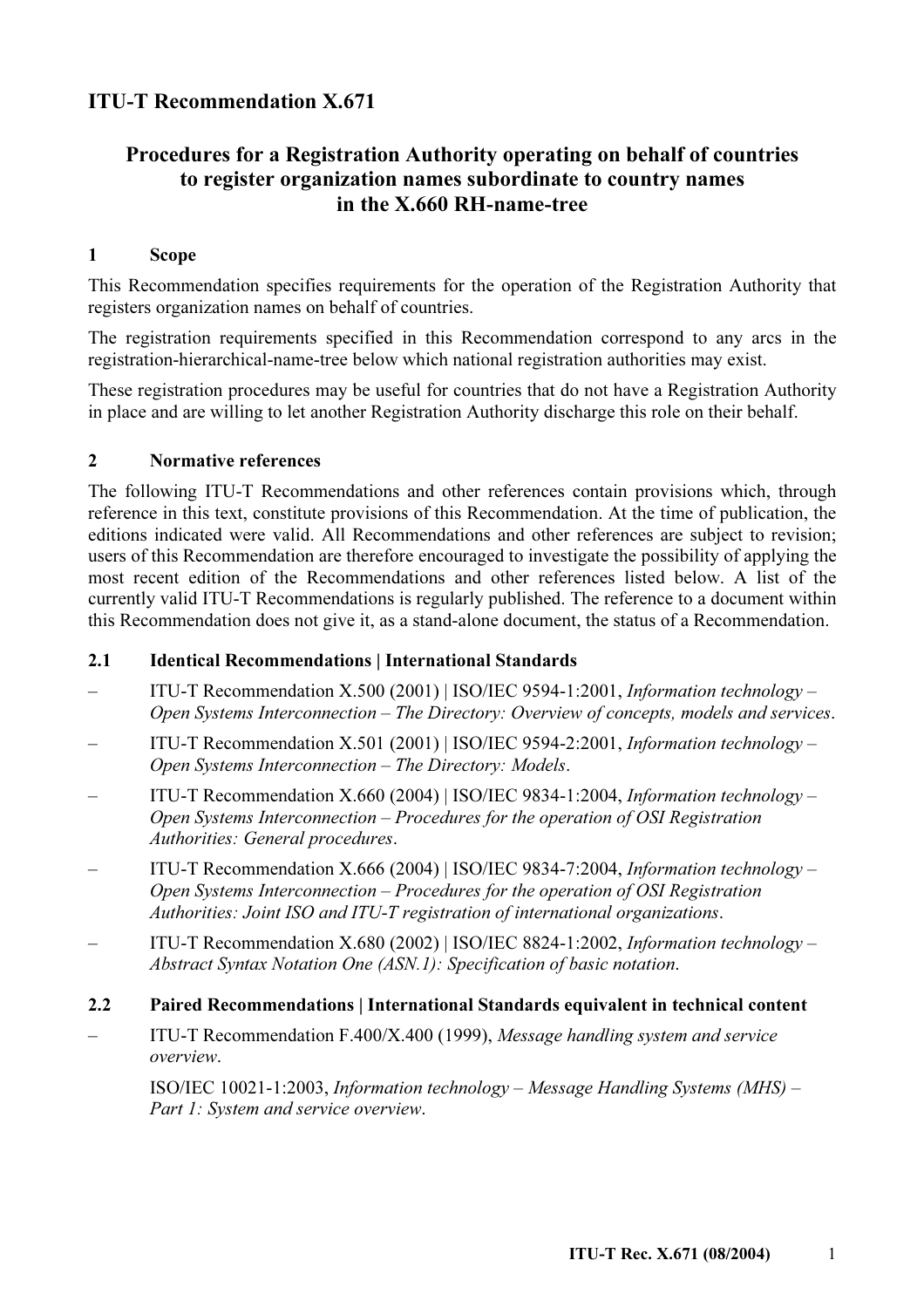### 3 Definitions

This Recommendation defines the following terms.

### 3.1 Registration terms

This Recommendation uses the following terms defined in ITU-T Rec. X.660 | ISO/IEC 9834-1:

- a) administrative role;
- b) Registration Authority;
- c) registration-hierarchical-name-tree (RH-name-tree).

### 3.2 International name terms

This Recommendation uses the following term defined in ITU-T Rec. X.666 | ISO/IEC 9834-7:

– international organization.

## 3.3 ASN.1 terms

This Recommendation uses the following term defined in ITU-T Rec. X.680 | ISO/IEC 8824-1:

– object identifier.

## 3.4 Directory terms

This Recommendation uses the following term defined in ITU-T Rec. X.501 | ISO/IEC 9594-2:

– directory name.

# 3.5 Message Handling Systems terms

This Recommendation uses the following terms defined in ITU-T Rec. F.400/X.400 and ISO/IEC 10021-1:

- a) Administration Management Domain (ADMD);
- b) Private Management Domain (PRMD).

## 4 Abbreviations

This Recommendation uses the following abbreviations:

- ADMD Administration Management Domain
- ASN.1 Abstract Syntax Notation One
- EDI Electronic Data Interchange
- MD Management Domain (PRMD or ADMD)
- PRMD Private Management Domain

## 5 General

5.1 ITU-T Rec. X.660 | ISO/IEC 9834-1 defines general procedures for registration that are independent of the object involved. It allows for other Recommendations or International Standards to define procedures that are specific to objects of a particular type.

5.2 This Recommendation specifies registration procedures for registration of organization names on behalf of countries. Names registered with the Registration Authority, and according to these registration procedures, can only be used within the context of a country name.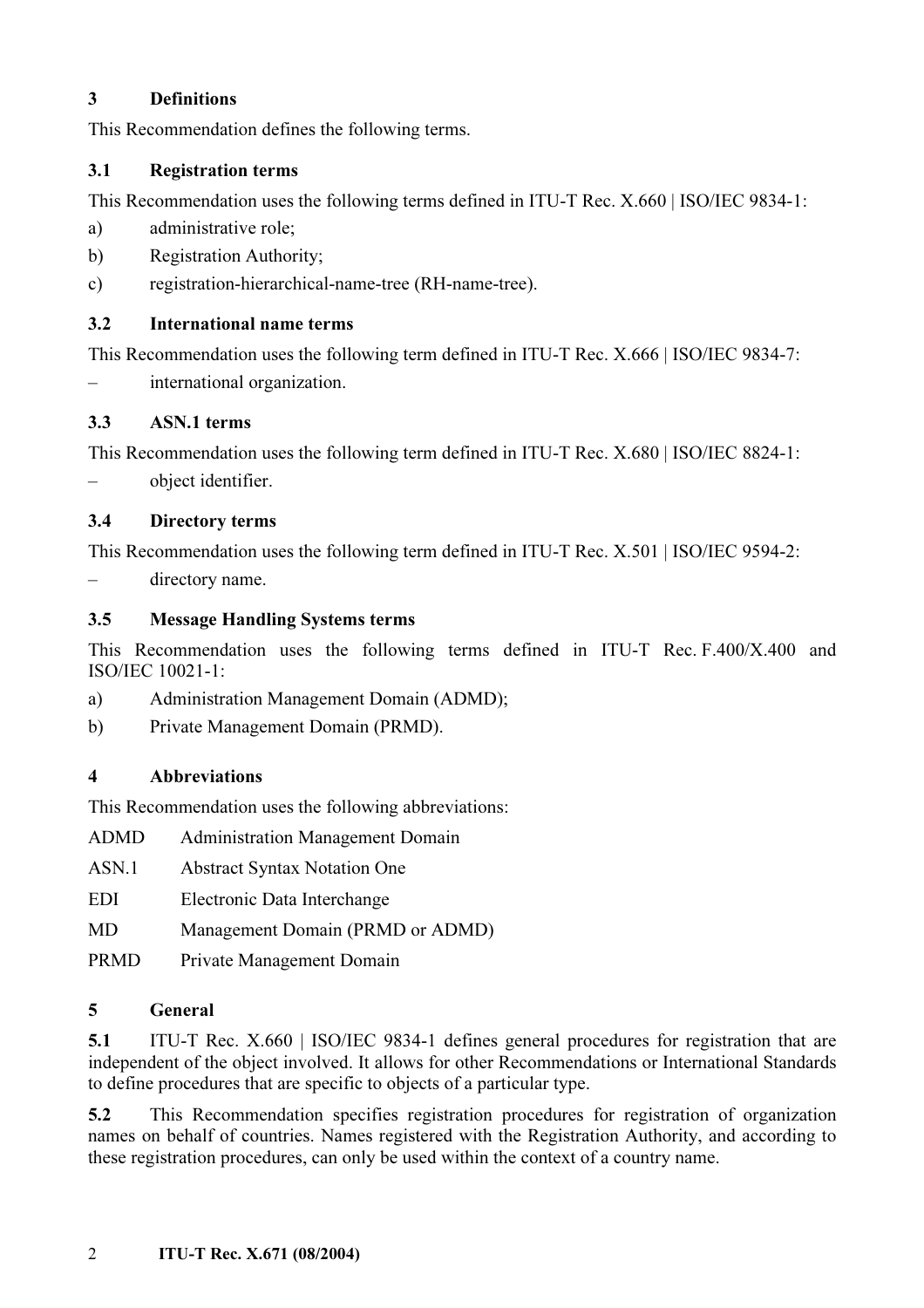5.3 This Recommendation specifies registration procedures to assign unambiguous organization name values as required for specific naming systems or for general purpose naming.

5.4 The following are examples of types of organization names for which the provided procedures could be useful: Administration Management Domain (ADMD) names and Private Management Domain (PRMD) names for O/R addresses (X.400 addresses), trading partner names for EDI applications, ASN.1 object identifiers, and organization names for relative distinguished names (X.500 names).

5.5 This Recommendation specifies registration procedures to register alphanumeric and numeric values for organization names used subordinate to a country name.

### 6 Registration Authority

6.1 A country designates a Registration Authority to act on its behalf in performing the registration of names for a particular type, in which case the Registration Authority will act as the national Registration Authority for that type of name in that country, e.g., for organization names, Directory names, or O/R addresses.

6.2 When such a delegation of authority is made, the names assigned by the Registration Authority, for the specified name type, can be used in the context of that country, i.e., subordinate to that country name for the specified name type.

### 7 Registration procedures

7.1 The process by which the Registration Authority performs registration is agreed between the Registration Authority and the country that delegated the authority to the Registration Authority.

7.2 The Registration Authority shall develop the details of the registration procedures with the country concerned based on the general registration procedures specified in ITU-T Rec. X.660 | ISO/IEC 9834-1.

NOTE – ITU-T Rec. X.666 | ISO/IEC 9834-7 shows how ITU-T Rec. X.660 | ISO/IEC 9834-1 is used to develop registration procedures for international organization names.

7.3 Applications shall be submitted directly to the Registration Authority.

7.4 This Recommendation does not limit the format of names or the type of applications that can be registered with the Registration Authority. The Registration Authority may perform registration for any arc in the registration-hierarchical-name-tree (RH-name-tree) that is subordinate to a country arc.